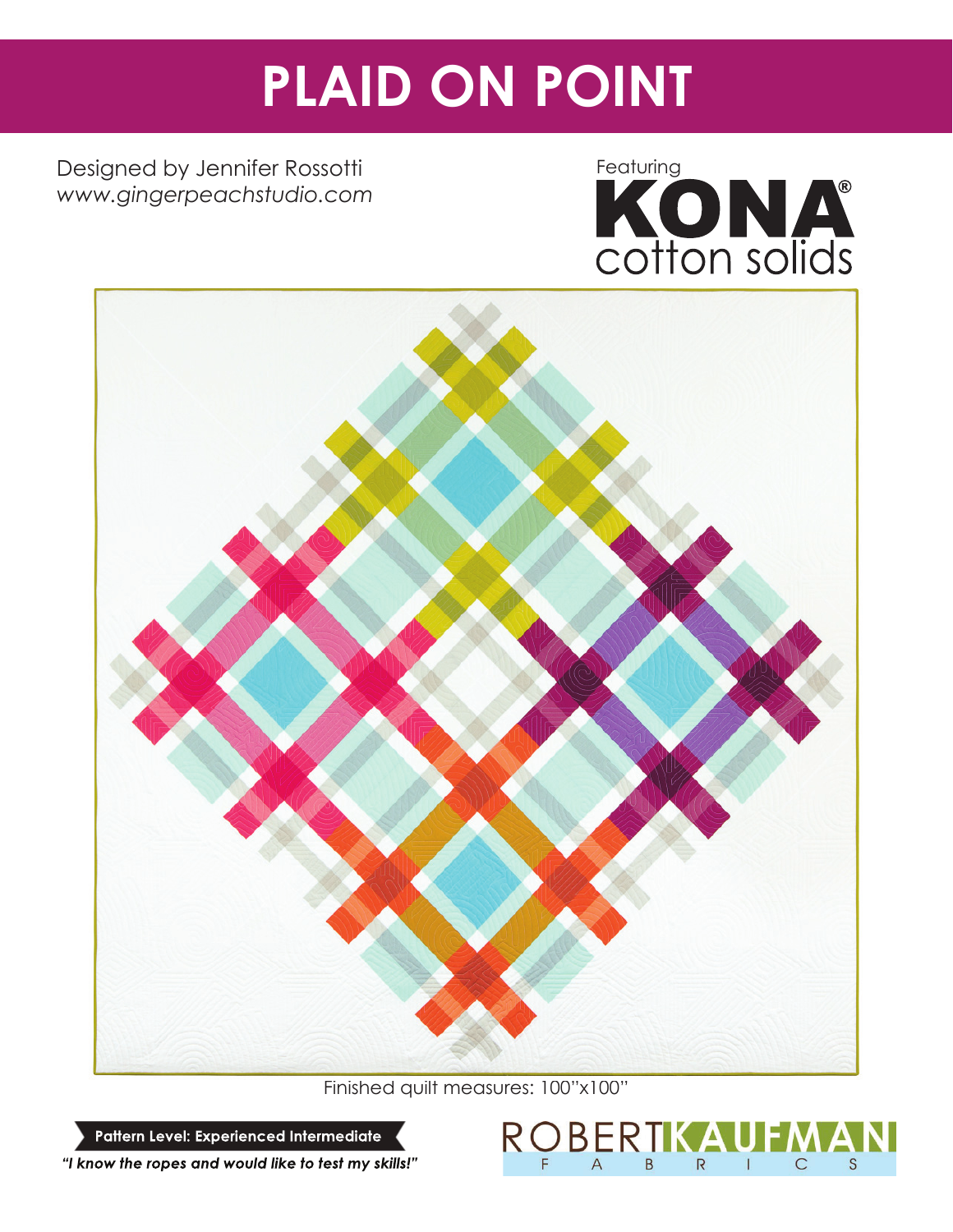# Fabric and Supplies Needed Fabric and Supplies Needed

*Fabric amounts based on yardage that is 40" wide.*

| Color | Fabric        | Name/SKU                   | Yardage            | Color | Fabric        | Name/SKU                       | Yardage        |
|-------|---------------|----------------------------|--------------------|-------|---------------|--------------------------------|----------------|
|       | $\wedge$      | K001-1387<br>WHITE         | $5 - 1/2$<br>yards |       | J             | K001-1228<br><b>MELON</b>      | fat<br>quarter |
|       | $\sf B$       | K001-1333<br>SILVER        | 1 yard             |       | $\mathsf K$   | K001-1263<br>OLIVE             | fat<br>quarter |
|       | $\mathsf{C}$  | K001-1005<br><b>AQUA</b>   | 1 yard             |       | $\lfloor$     | K001-192<br><b>MANGO</b>       | fat<br>quarter |
|       | $\mathsf{D}%$ | K001-444<br><b>FOG</b>     | 1/2 yard           |       | ${\sf M}$     | K001-1294<br><b>PLUM</b>       | fat<br>quarter |
|       | $\mathsf E$   | K001-447<br><b>PUNCH</b>   | fat<br>quarter     |       | $\mathsf{N}$  | K001-1295<br>POMEGRANATE       | fat<br>quarter |
|       | $\mathsf F$   | K001-452<br>WASABI         | fat<br>quarter     |       | $\bigcirc$    | K001-480<br><b>PICKLE</b>      | fat<br>quarter |
|       | G             | K001-400<br>CARROT         | fat<br>quarter     |       | $\mathsf{P}$  | K001-482<br><b>TERRACOTTA</b>  | fat<br>quarter |
|       | $\mathsf{H}$  | K001-1066<br><b>CERISE</b> | fat<br>quarter     |       | $\mathsf{Q}$  | K001-1016<br><b>BERRY</b>      | fat<br>quarter |
|       |               | K001-1007<br>ASH           | fat<br>quarter     |       | ${\mathsf R}$ | K001-1036<br><b>BLUSH PINK</b> | fat<br>quarter |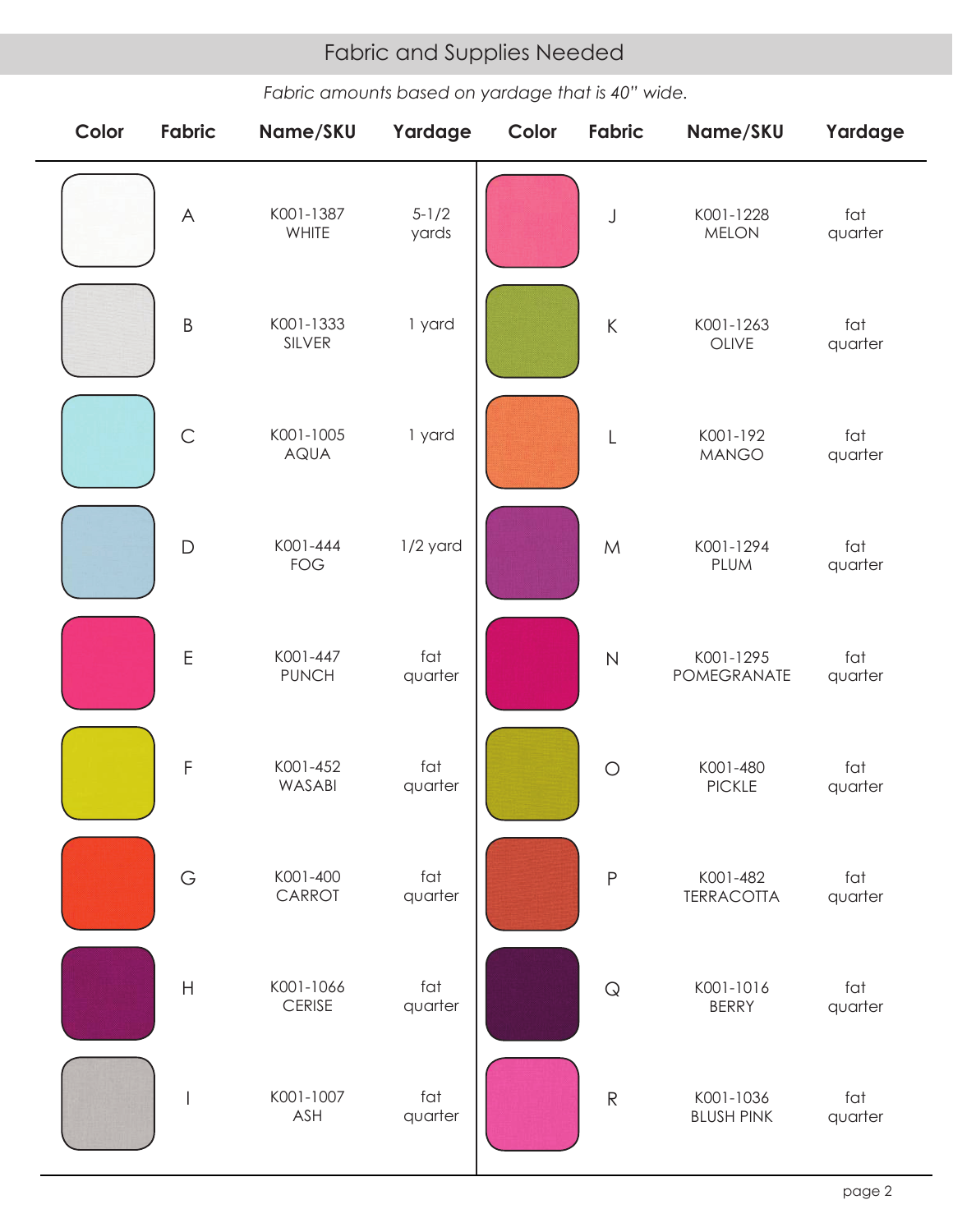# Fabric and Supplies Needed Fabric and Supplies Needed

*Fabric amounts based on yardage that is 40" wide.*



# Notes Before You Begin

- Read through all of the instructions before beginning.
- All of the seam allowances are 1/4" unless otherwise noted.
- Press seam allowances open unless otherwise noted.
- Width of fabric (WOF) is equal to at least 40" wide.
- Right sides together has been abbreviated to RST.
- Remember to measure twice and cut once!

# Getting Started

Specific pressing instructions are described as needed for the individual panels. Following all pressing instructions will help ensure nested seams.

This pattern utilizes the technique of glue basting seam allowances to the wrong side of the quilt top after they are pressed to the side. Although this is not absolutely necessary, it is HIGHLY recommended for three reasons. One, it helps stabilize panel seams so they may be cut into strips without the seams being pulled apart accidentally. Two, it helps seams lie very flat and nest well, reducing bulk. Third, it ensures all seams stay put during the quilting process giving you a very clean finish.

Accurate 1/4" seam allowances are a very important skill for this project. When constructing panels it may be helpful to complete panels and check for accuracy before gluebasting your seam allowances, as it is more difficult to unpick seams if they have already been glued down. The length of each panel should be within 1/2" of 34" to be considered accurate. If after stitching your panels they are not exactly 34", but are within the accuracy range, do not trim them down as minor differences can be eased in without consequence. If you are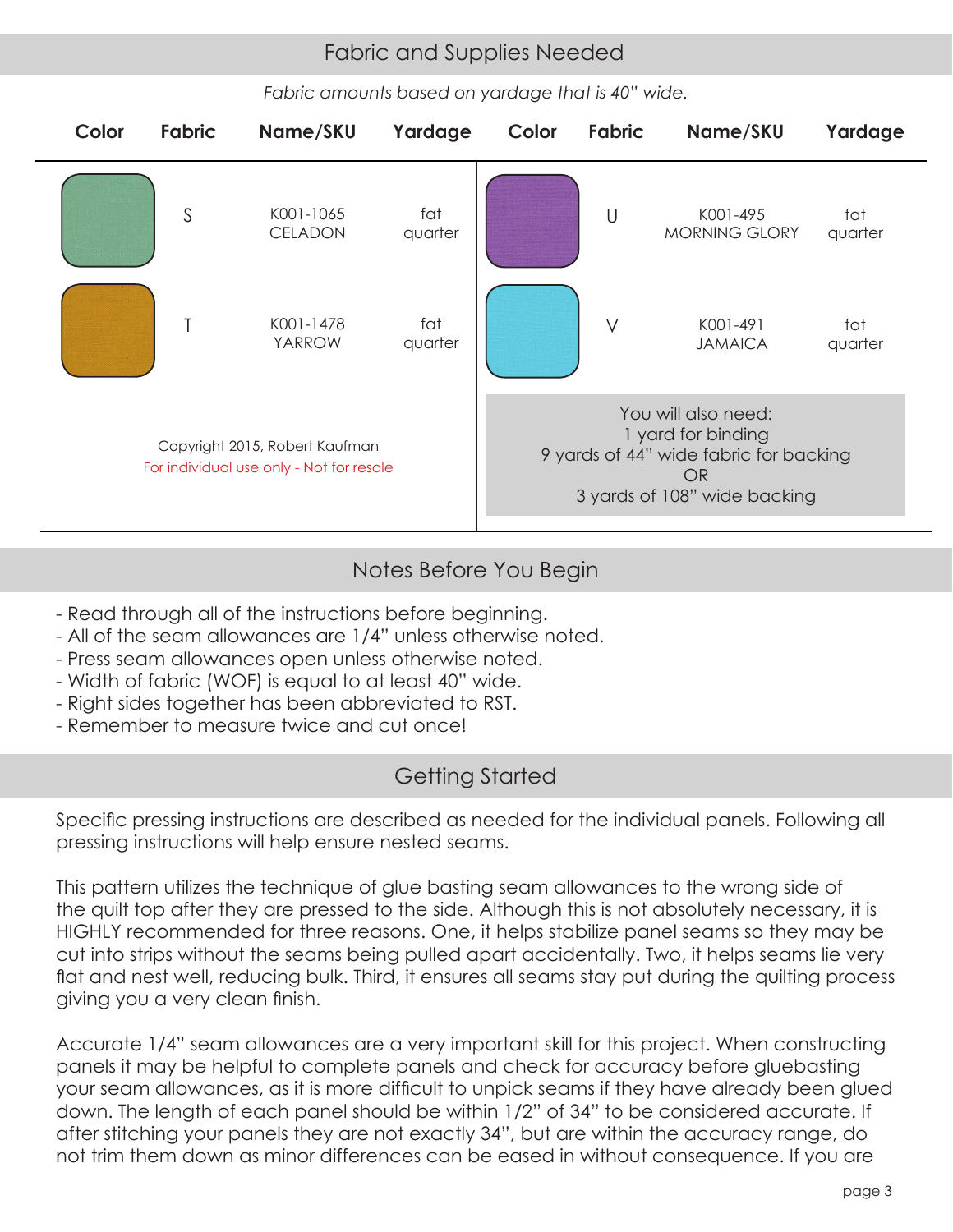confident in the accuracy of your seams, it is more efficient to gluebaste as you press.

The pattern maker feels it is important to note that what is most crucial about the lengths of the panels is that they are all the same. If you find that you are uniformly off by any amount within a 1/2" range of 34", you should have no trouble matching your seams.

### How to Glue-Baste

Glue basting seams will help you accurately match your seams. To do this all you need is a small bottle of washable glue (Elmer's, or equivalent) with a fine tip applicator, and a hot, dry iron. Apply a small amount of glue with fine tip applicator in a straight line  $1/8$ " inside the edge of fabric you intend to stitch. Lay the adjoining piece of fabric to be stitched on top, matching edges, and heat set with iron. A few seconds of heat from the iron with provide a temporary hold that enables you to precisely nest your seams and sew without the use of pins.

To gluebaste seam allowances to the wrong side of the quilt top, simply press your seams to the side as you normally would. With the wrong side of your work facing up, and the seam to be basted pressed toward you, run a small amount of glue in a straight line underneath the pressed seam allowance. Simultaneously, glide your iron along the seam just behind the tip of the applicator. Glide the iron in a slow and steady line over the top of the pressed seam until the glue has set and the seam is basted down.

# Cutting Instructions

Keep cuts separated into their respective panels. All specific cutting instructions are intended to maximize yields. Confident cutters may want to layer fabrics to minimize cutting time.

### **Corner Units:**

From Fabric A (White):

 -eight 90-degree triangles with longest side measuring 44". Longest side must be on grain. Short sides will measure 31".



-eight 4-1/2"x36" strips

From binding fabric, cut: -eleven 2-1/2"xWOF strips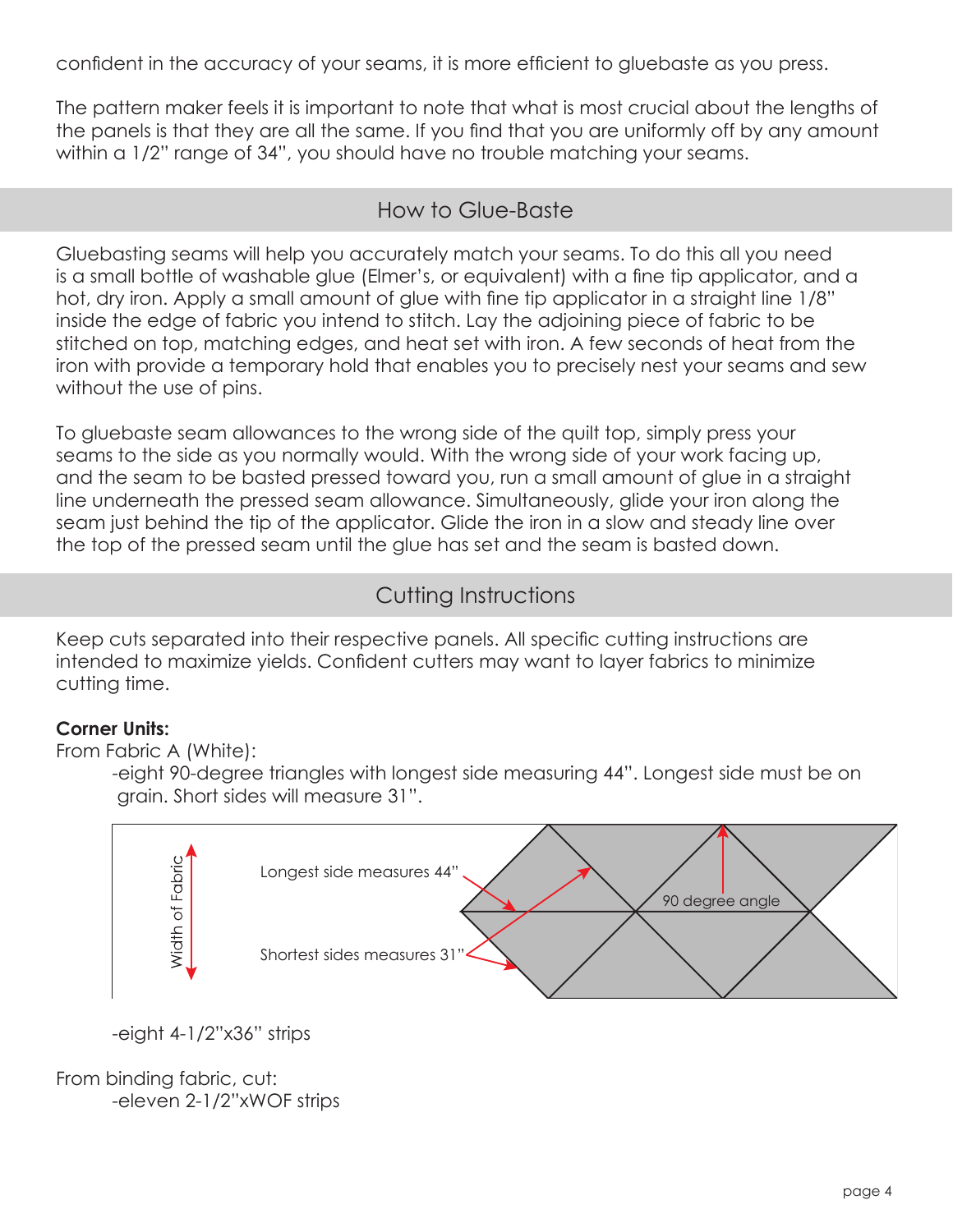### **Panel A:**

*For Fabric A, B and C (White, Silver, and Aqua), cut 18"xWOF strips from the yardage and make first cutting along the 18" side.* 

From Fabric A (White), cut: -eight 3-1/2"x18" -sixteen 2-1/2"x18" From Fabric B (Silver), cut: -eight 2-1/2"x18" From Fabric C (Aqua), cut: -two 8-1/2"xWOF strips. Subcut: -four 8-1/2"x18" From each of Fabrics E-H (Punch/Wasabi/Carrot/Cerise), cut -two 4-1/2"x18"

# *cut along the 22" side of the fat quarter*

#### **Panel B:**

From remaining silver yardage cut 6"xWOF and continue cutting Panel B pieces along the 6" side as described below. For all other fabrics in Panel B, cut along 18" side of yardage or fat quarter, then further dividing into 6" strips.

From Fabric B (Silver), cut: -eight 3-1/2"x6" -sixteen 2-1/2"x6"

From Fabric I (Ash), cut: -eight 2-1/2"x6"

From each of Fabrics J-M (Melon/Olive/Mango/Plum), cut: -two 4-1/2"x6" *cut along the 22" side of the fat quarter*

From Fabric D (Fog), cut: -four 8-1/2"x6"

### **Panel C:**

For all colors, cut along 22" side of fat quarter, then further dividing into 10" strips.

From each of Fabrics E-H (Punch/Wasabi/Carrot/Cerise), cut: -two 3-1/2"x10" -four 2-1/2"x10"

From each of Fabrics J-M (Melon/Olive/Mango/Plum), cut: -two 2-1/2"x10"

From each of Fabrics N-Q (Pomegranate/Pickle/Terra cotta/Berry), cut: -two 4-1/2"x10"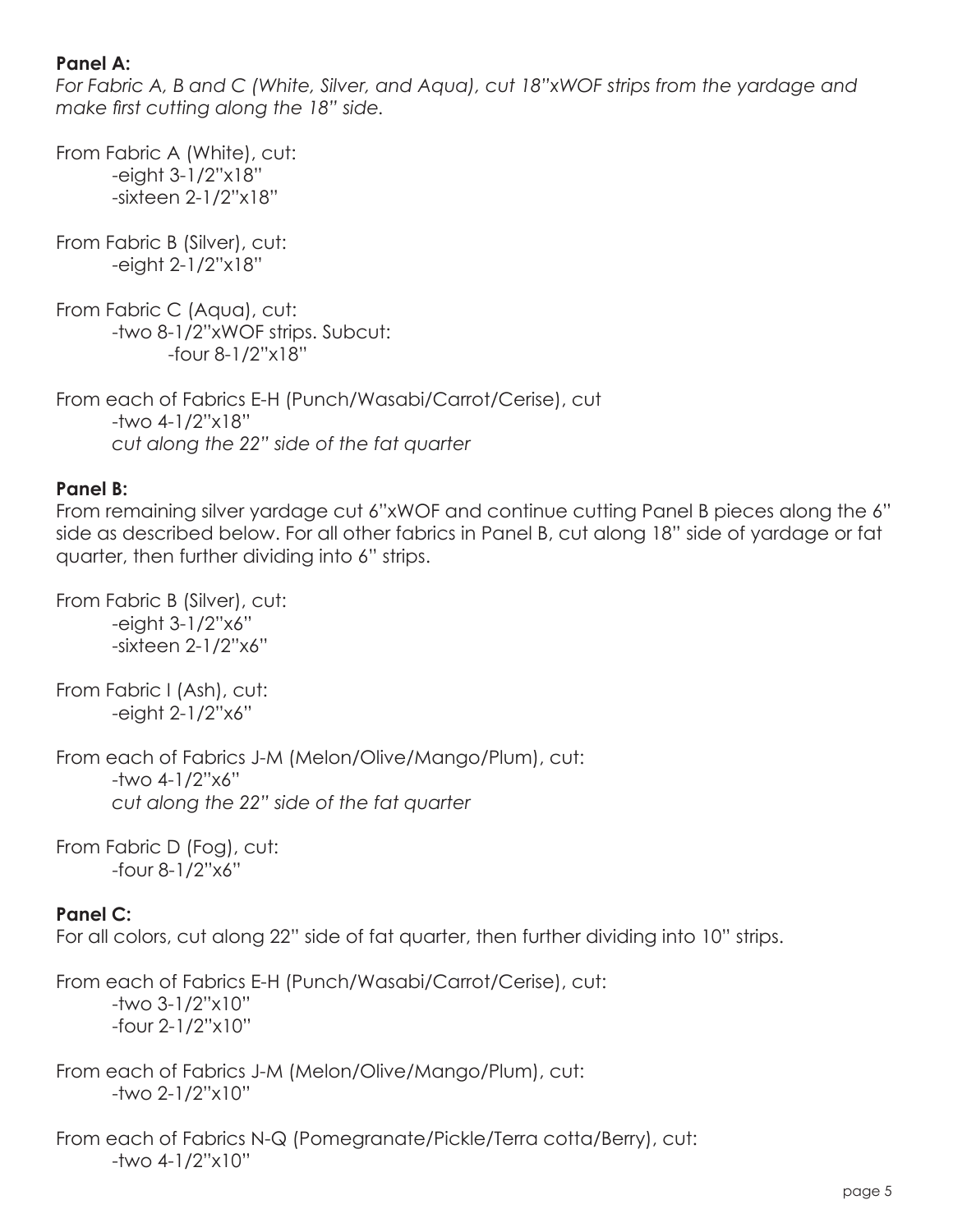From each of Fabrics (Blush Pink/Celadon/Yarrow/Morning Glory), cut: -one 8-1/2"x10"

### **Panel D:**

For all colors cut along 18" side of fabric, further dividing into 9" strips.

From Fabric C (Aqua), cut: -two 3-1/2" x WOF strips. Subcut: -eight 3-1/2"x9" -one 9" x WOF strip. Subcut: -sixteen 2-1/2"x9"

From Fabric D (Fog), cut: -eight 2-1/2"x9"

From each of Fabrics R-U (Blush Pink/Celadon/Yarrow/Morning Glory), cut: -two 4-1/2"x9"

From Fabric V (Jamaica), cut: -four 8-1/2"x9"

Constructing Panel A in (4) Colorways

All stitches are along the 18" side of the strips. All Panel A seams are pressed to the side toward colored fabric and away from White fabric. Chain stitch strips in the following order.

Fabric A (White) 3-1/2"x18" Fabric B (Silver) 2-1/2"x18" Fabric A (White) 2-1/2"x18" Fabric E (Punch) 4-1/2"x18" \*\* Fabric A (White) 2-1/2"x18" Fabric C (Aqua) 8-1/2"x18" Fabric A (White) 2-1/2"x18" Fabric E (Punch) 4-1/2"x18" \*\* Fabric A (White) 2-1/2"x18" Fabric B (Silver) 2-1/2"x18" Fabric A (White) 3-1/2"x18"



Repeat the above order using remaining 4-1/2"x18" Fabric F-H pieces where you see the \*\* notation.

Press and gluebaste all seams. You should now have four A Panels in different color ways (Punch/Wasabi/Carrot/Cerise).

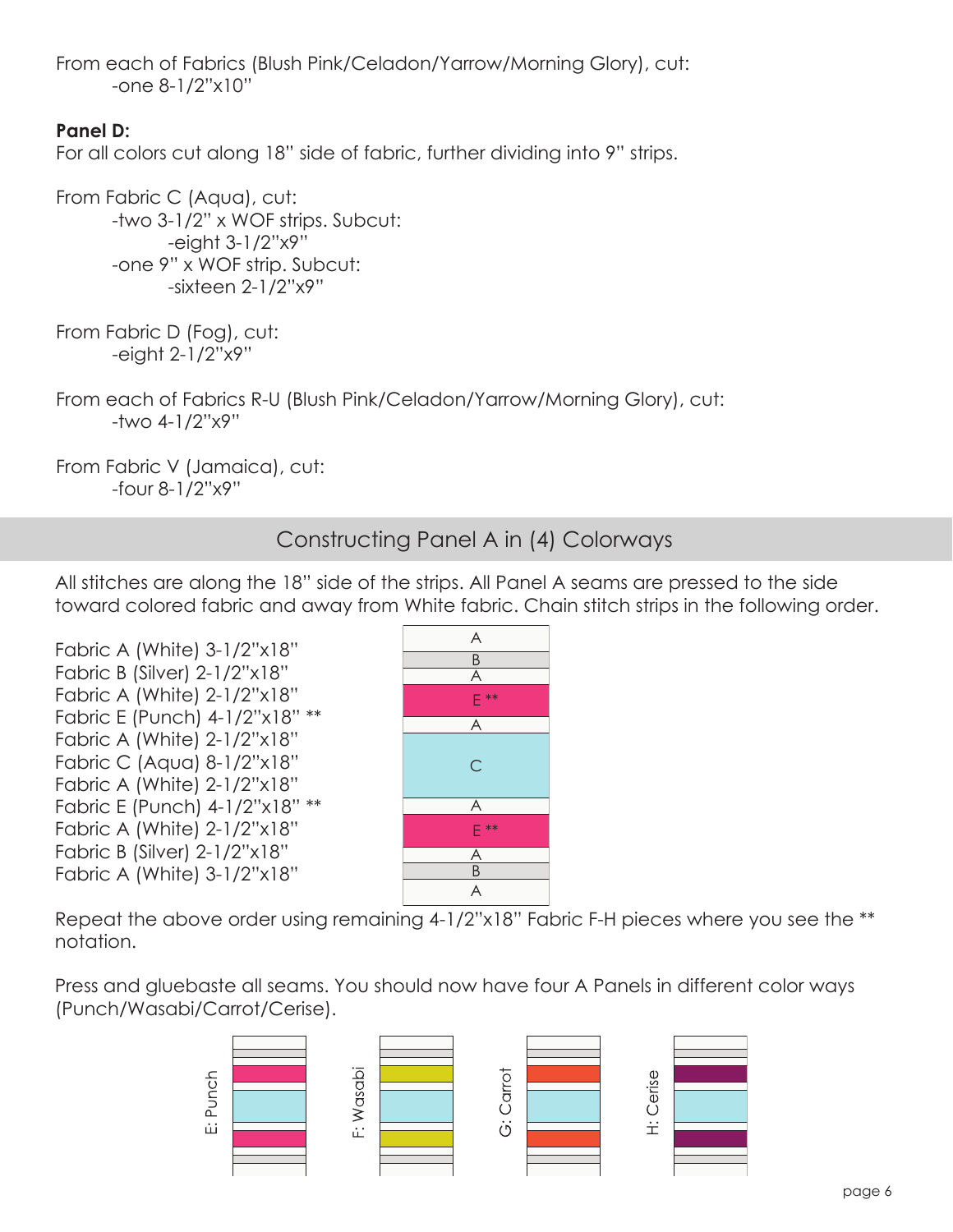From each of the four A Panels cut the following strips perpendicular to your seams and set aside, keeping them labeled as Panel A. two 3-1/2"x34 -1/2" strips four 2-1/2"x34 -1/2" strips



# Constructing Panel B in (4) Colorways

All stitches are along the 6" side of the strips. All Panel A seams are pressed to the side toward Silver fabric. Chain stitch strips in the following order.

Fabric B (Silver) 3-1/2"x6" Fabric I (Ash) 2-1/2"x6" Fabric B (Silver) 2-1/2"x6" Fabric J (Melon) 4-1/2"x6" \*\* Fabric B (Silver) 2-1/2"x6" Fabric D (Fog) 8-1/2"x6 Fabric B (Silver) 2-1/2"x6" Fabric J (Melon) 4-1/2"x6" \*\* Fabric B (Silver) 2-1/2"x6" Fabric I (Ash) 2-1/2"x6" Fabric B (Silver) 3-1/2"x6"



Repeat the above order using remaining 4-1/2"x6" Fabric K-M pieces where you see the \*\* notation.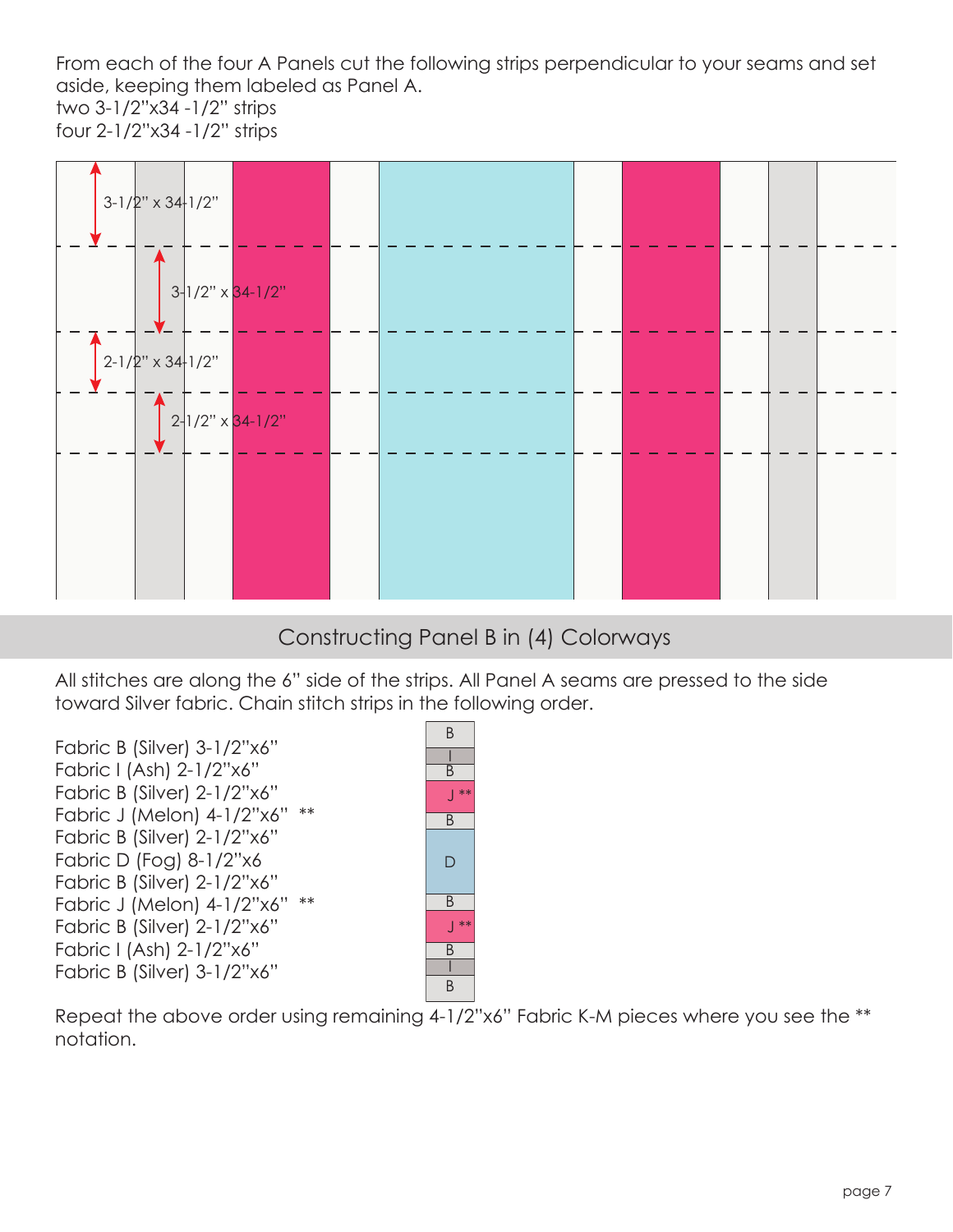Press and gluebaste all seams. You should now have four B Panels in different color ways (Melon/Olive/Mango/Plum).



From each of the four B Panels cut two 2-1/2"x34 -1/2" strips perpendicular to your seams and set aside, keeping them labeled as Panel B.

# Constructing Panel C in (4) Colorways

All C Panels should be constructed individually according to their color groups to prevent color confusion. All stitches are along the 10" side of the strips.

Divide strips into the following (4) groups:

- Fabrics E, J, N and R (Punch, Melon, Pomegranate, Blush Pink)
- Fabrics F, K, O and S (Wasabi, Olive, Pickle, Celadon)
- Fabrics G, L, P and T (Carrot, Mango, Terracotta, Yarrow)
- Fabrics H, M, Q and U (Cerise, Plum, Berry, Morning Glory)

Chain stitch strips in the following order:

**Punch C Panel:** Press all seams toward Punch colored strips.

Fabric E (Punch) 3-1/2"x10" Fabric J (Melon) 2-1/2"x10" Fabric E (Punch) 2-1/2"x10" Fabric N (Pomegranate) 4-1/2" x 10" Fabric E (Punch) 2-1/2"x10" Fabric R (Blush Pink) 8-1/2" x 10" Fabric E (Punch) 2-1/2"x10" Fabric N (Pomegranate) 4-1/2" x 10" Fabric E (Punch) 2-1/2"x10" Fabric J (Melon) 2-1/2"x10" Fabric E (Punch) 3-1/2"x10"



Press and gluebaste seams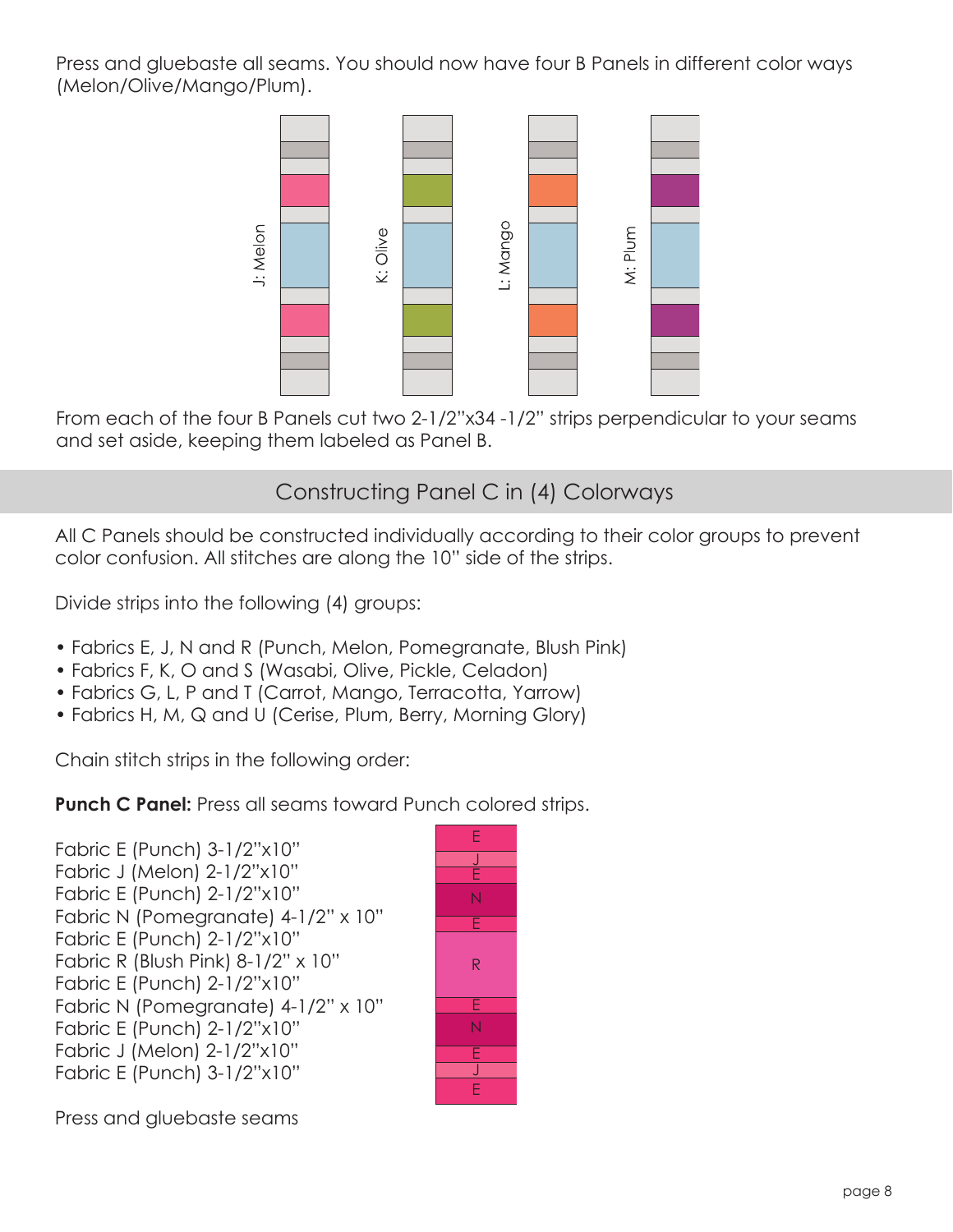**Wasabi C Panel:** Press all seams toward Wasabi colored strips.

Fabric F (Wasabi) 3-1/2"x10" Fabric K (Olive) 2-1/2"x10" Fabric F (Wasabi) 2-1/2"x10" Fabric O (Pickle) 4-1/2" x 10" Fabric F (Wasabi) 2-1/2"x10" Fabric S (Celadon) 8-1/2" x 10" Fabric F (Wasabi) 2-1/2"x10" Fabric O (Pickle) 4-1/2" x 10" Fabric F (Wasabi) 2-1/2"x10" Fabric K (Olive) 2-1/2"x10" Fabric F (Wasabi) 3-1/2"x10"

Press and gluebaste seams

**Carrot C Panel:** Press all seams toward Carrot colored strips.

Fabric G (Carrot) 3-1/2"x10" Fabric L (Mango) 2-1/2"x10" Fabric G (Carrot) 2-1/2"x10" Fabric P (Terracotta) 4-1/2" x 10" Fabric G (Carrot) 2-1/2"x10" Fabric T (Yarrow) 8-1/2" x 10" Fabric G (Carrot) 2-1/2"x10" Fabric P (Terracotta) 4-1/2" x 10" Fabric G (Carrot) 2-1/2"x10" Fabric L (Mango) 2-1/2"x10" Fabric G (Carrot) 3-1/2"x10"

Press and gluebaste seams

**Cerise C Panel:** Press all seams toward Cerise colored strips.

Fabric H (Cerise) 3-1/2"x10" Fabric M (Plum) 2-1/2"x10" Fabric H (Cerise) 2-1/2"x10" Fabric Q (Berry) 4-1/2" x 10" Fabric H (Cerise) 2-1/2"x10" Fabric U (Morning Glory) 8-1/2" x 10" Fabric H (Cerise) 2-1/2"x10" Fabric Q (Berry)  $4-1/2$ " x 10" Fabric H (Cerise) 2-1/2"x10" Fabric M (Plum) 2-1/2"x10" Fabric H (Cerise) 3-1/2"x10"

Press and gluebaste seams

From each of the four C Panels cut two 4-1/2"x34 -1/2" strips perpendicular to your seams and set aside, keeping them labeled as Panel C.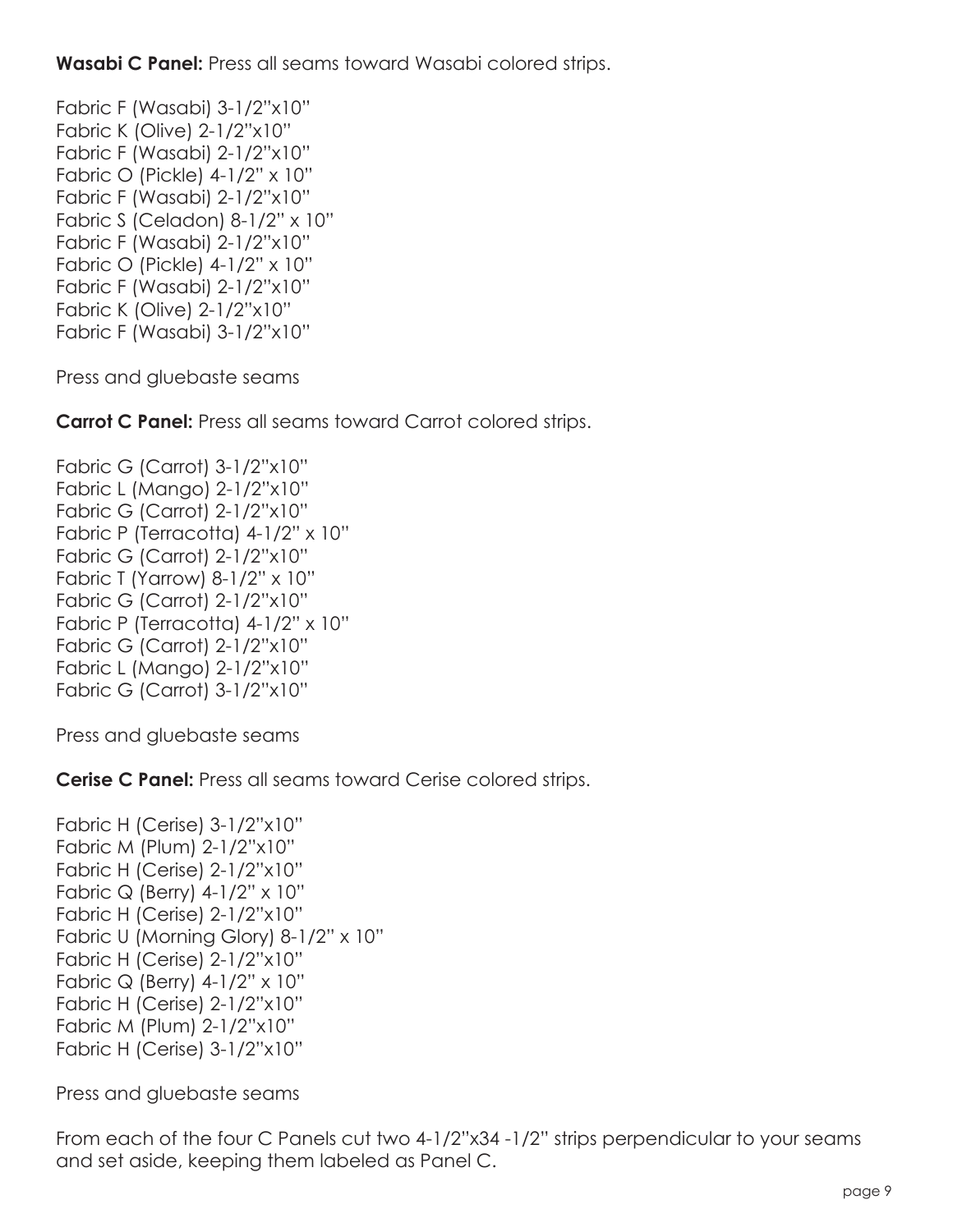

# Constructing Panel D in (4) Colorways

All stitches are along 9" side of the strips. All Panel D seams are pressed to the side toward Aqua fabric. Chain stitch strips in the following order.

Fabric C (Aqua) 3-1/2"x9" Fabric D (Fog) 2-1/2"x9" Fabric C (Aqua) 2-1/2"x9" Fabric R (Blush Pink) 4-1/2"x9" \*\* Fabric C (Aqua) 2-1/2"x9" Fabric V (Jamaica) 8-1/2"x9" Fabric C (Aqua) 2-1/2"x9" Fabric R (Blush Pink) 4-1/2"x9" \*\* Fabric C (Aqua) 2-1/2"x9" Fabric D (Fog) 2-1/2"x9" Fabric C (Aqua) 3-1/2"x9"



Press and gluebaste seams

Repeat the above order using remaining 4-1/2"x9" Fabrics S-U (Celadon, Yarrow and Morning Glory) pieces where you see the \*\* notation. You should now have four D Panels in different color ways.

From each of the four D Panels trim to one 8-1/2"x34 -1/2" strip perpendicular to your seams and set aside, keeping them labeled as Panel D.

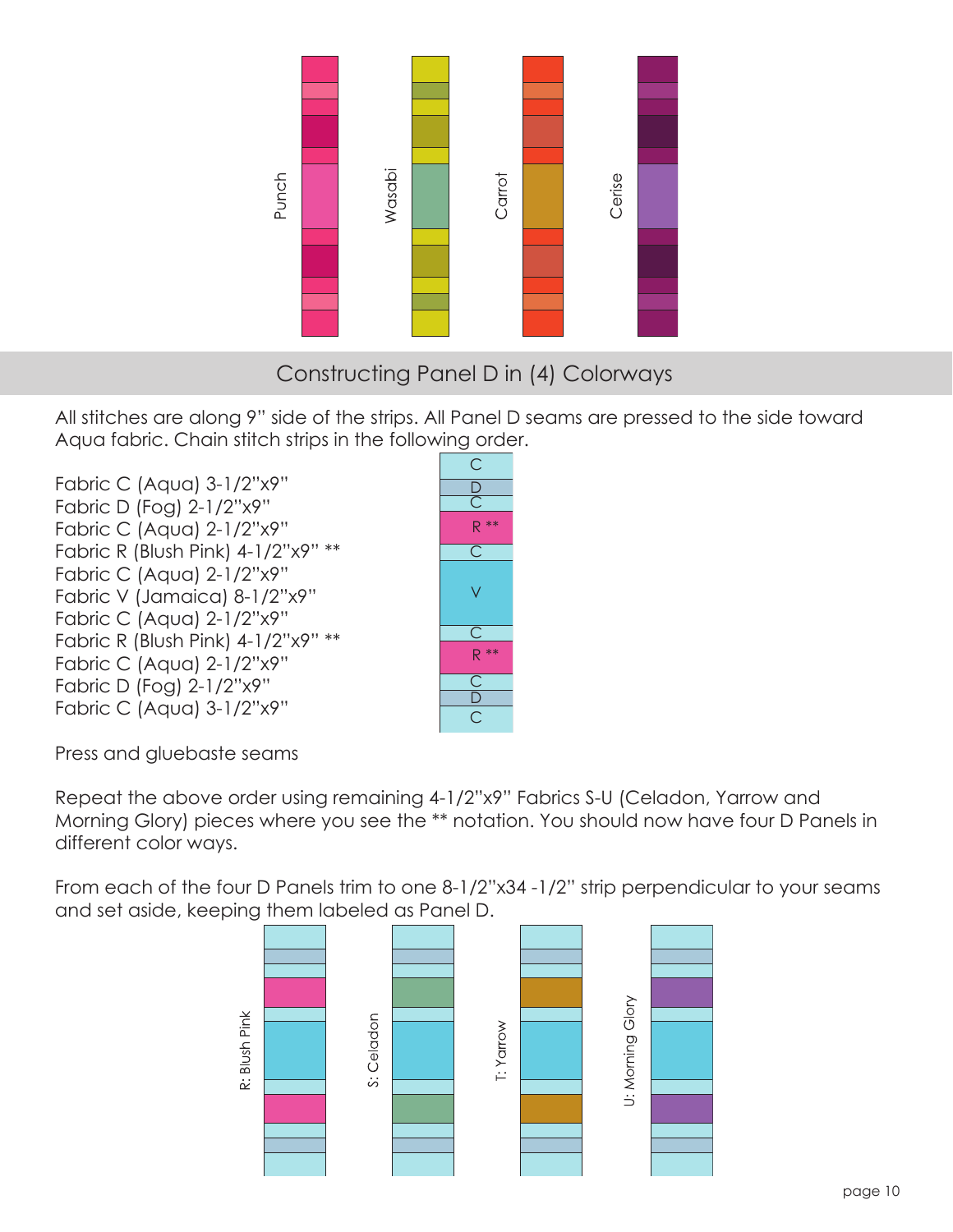# Constructing Plaid Blocks from Panel Strips

Separate Panels A, B, C, & D into their four respective color groups, keeping them labeled.

All seams will nest together. Gluebasting seams before you stitch at 1/8" from the panel strip's edge will help with accuracy and seam matching. As an added bonus, gluebasting this step eliminates the need for sewing pins. Press all seams away from the Panel A strips [any strip with Fabric A (White) in it] and gluebaste seam allowances.

Join panel strips for each separate color group in the following order from left to right. The left side will mirror the right side with each plaid block having the Panel D strip in the center position.

| A3-1/2"    |
|------------|
| B-2-1/2"   |
| A2-1/2"    |
| C-4-1/2"   |
| A2-1/2"    |
| D-8-1/2"   |
| $A2-1/2"$  |
| $C-4-1/2"$ |
| A2-1/2"    |
| B-2-1/2''  |
| A3-1/2"    |



Constructing Corner Units

Take large Fabric A (White) triangles and stitch together the 31" sides (bias edge) forming new larger triangles.

Repeat three more times until you have four large triangles.

Press seam allowance to the side and gluebaste the seam allowances.

Sew two 4-1/2"x36" Fabric A (White) strips together along the short ends, forming a 4-1/2"x71-1/2" strip. Repeat three more times until you have four large white strips.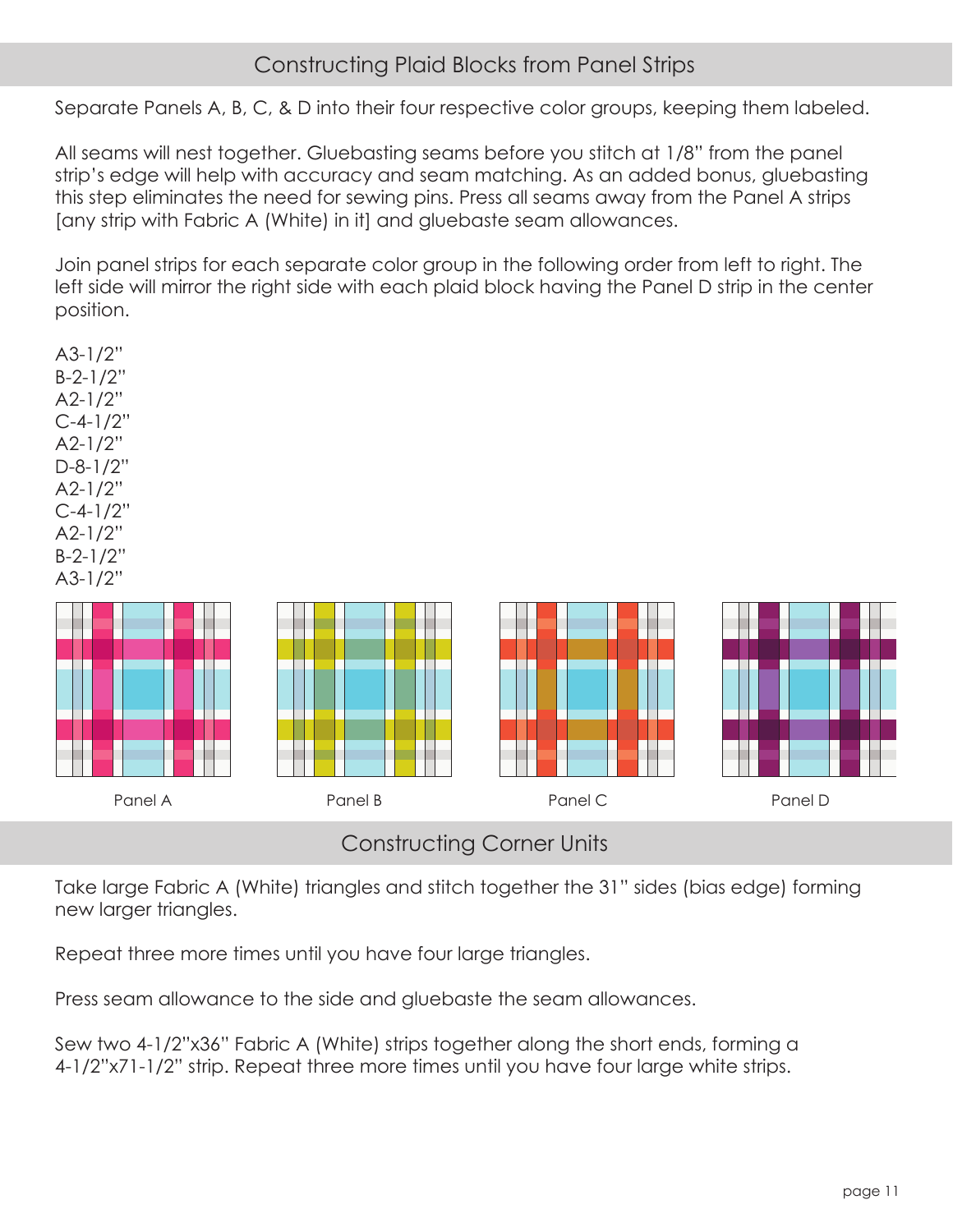Match the center seam of the new long strip with the center seam of the large triangle. Glue-baste prior to stitching to prevent warping of the bias cut edge of the large triangle. Stitch and press seams to the side. Glue baste seam allowance. Trim excess fabric to align with the edge of the triangle.



Repeat for remaining three corner units.

Assembling the Quilt Top